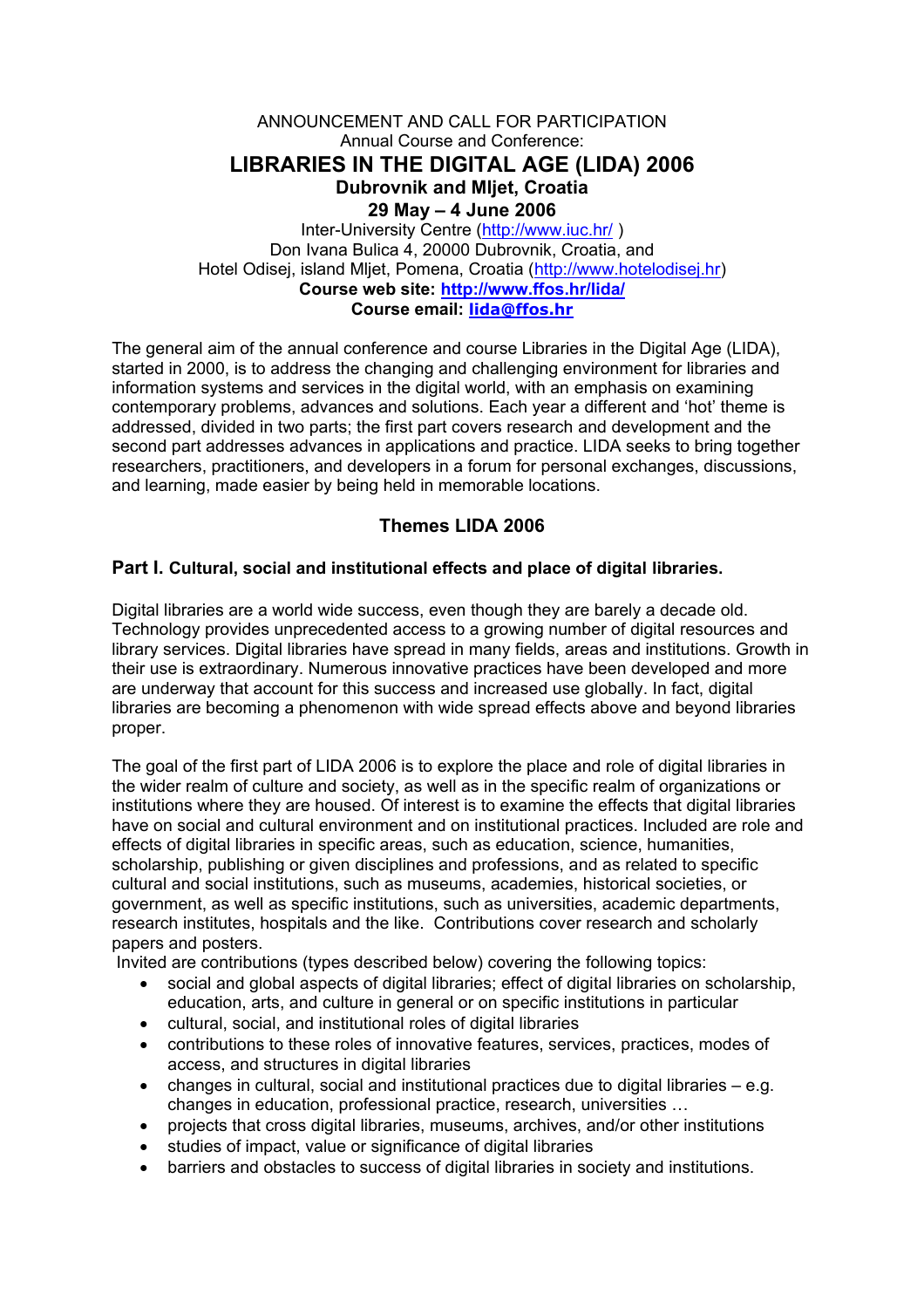## **Part II. Building a digital library for children and young adults**

A variety of libraries (and not only libraries but other institutions and organizations of all shapes and sizes) are concerned with building or improving a digital library in their own domain, and for their users. As a consequence, digital libraries are reaching out to specific audiences and providing digital resources and services geared toward that audience. Traditionally, libraries all over the globe have successfully developed and provided collections and services for children and young adults. Now they are moving in a big way to develop and provide digital library resources and services for that audience. Besides being challenging, this is a highly motivated area, with great potential and prospects, some of them already realized.

The goal of the second part of LIDA 2006 is to share experiences from practice and research in development and operation of digital library resources and services specifically devoted to children and young adults. This involves existing state-of-the-art resources and services, as well s those that are on the drawing board or are contemplated for the future. On the practical side included are statements of principles and examples of best practices. On the research side, invited are examples of use of study results in areas such as literacy in information age in development of digital libraries for children and young adults. Contributions cover papers, posters, workshops and demonstrations.

Contributions are invited that approach building, maintaining, and improving digital libraries for children and young adults from a number of perspectives. These include:

- types of contents and services provided by digital libraries for children and young adults in public and other libraries and all schools – from preschools to high schools
- steps in design, development, and implementation of a digital library for that audience
- enabling the use of digital libraries for children and teens
- student learning in libraries in the digital age; implications for information literacy
- cultural heritage digital libraries in variety of institutions (museums, archives, variety of cultural institutors, government …), oriented toward that audience
- digital libraries and special education
- experiences in establishing digital libraries in schools and public libraries in small or isolated library environments; cooperative approaches; promoting and safeguarding the library; effects in their community
- library web sites for children and young adults reaching out beyond the library
- "if you build will they come?" needs, knowledge, skills of participant population; experiences with involving potential users – children, young adults, parents, teachers - in building and operating a digital library
- necessary competencies and continuing education for librarians and information professionals in libraries or library services for children and young adults
- evaluation of digital libraries for that audience

### **Types of contributions**

Invited are the following types of contributions:

1. **Papers:** research studies and reports on advances that will be presented at the conference and included on the conference Web site. Papers of up to 4000 words in length should be submitted, following the American Psychological Association (APA) style, followed, among others, by the Journal of the American Society for Information Science and Technology (JASIST) and Information Processing & Management (IP&M). The papers will be refereed and published in *LIDA 2006 Proceedings*.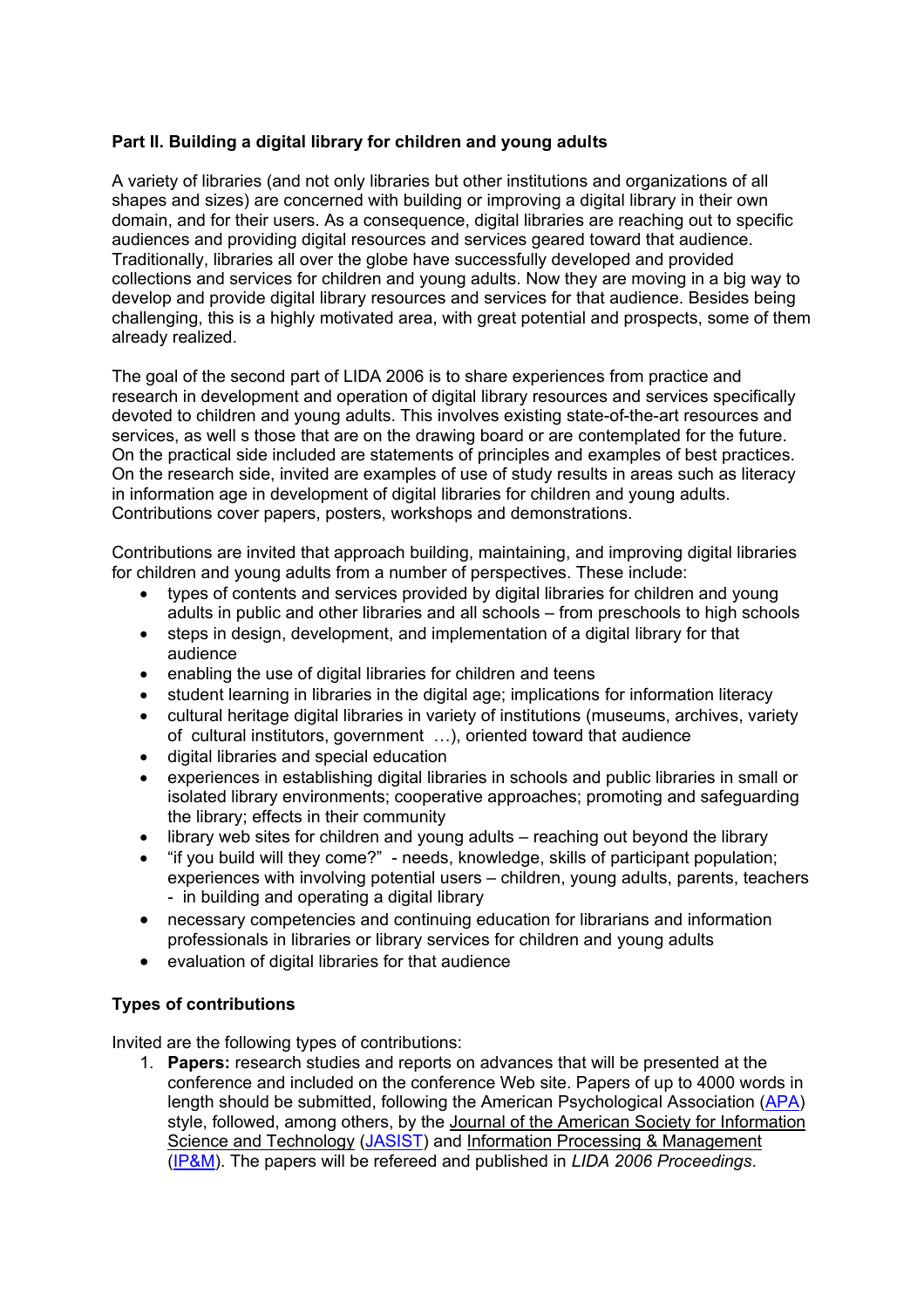- 2. **Posters:** short graphic presentations on research, studies, advances, examples, practices, or preliminary work that will be presented in a special poster session. An award will be given for Best Posters. Proposals for posters should be submitted as a short, one or two- page paper.
- 3. **Demonstrations:** live examples of working projects, services, interfaces, commercial products, or developments-in-progress that will be presented during the conference in specialized facilities or presented in special demonstration sessions. These should involve some aspect of users and use. Proposals for demonstration should provide short description and a URL address, if available.
- 4. **Workshops:** two to four-hour sessions that will be tutorial and educational in nature. Workshops will be presented before and after the main part of the conference and will require separate fees, to be shared with workshop organizers. Proposals for workshops should include a short description, with indication of level and potential audience.

**Submissions** should be in electronic form (as attachments to email). to **Prof. Tatjana Aparac** at taparac@ffos.hr. Inquires can also be addressed to the co-chair of the conference Prof. Tefko Saracevic and Program Chairs for Part II. Prof. Carol Kuhlthau. and Prof. Ross Todd. Full addresses are provided below. All submissions will be refereed.

### **Deadlines:**

- For papers and workshops **10 January 2006**. Acceptance by 10 February 2006.
- For demonstrations and posters: **10 February 2006**. Acceptance by 1 March 2006.
- Final submission for all **15 March 2006**.

### **Invitation to institutions**

We are inviting libraries, information agencies, professional organizations, publishers, and service providers to consider participation at LIDA by providing a demonstration, workshop, or exhibit about their products, services or advances, or by presenting a paper or poster about their activities. Sponsorship of an event is also invited. Institutions can benefit as well: We will provide course materials to participants so that they can communicate, instruct, and transfer topics of interest to their institution. Thus, we are organizing LIDA to reach a wider audience.

### **Organization and submission addresses**

### **Course co-directors and Program Chairs for Part I**:

TATJANA APARAC-JELUSIC, Ph.D Department of Information Sciences Faculty of Education University of Osijek Lorenza Jaegera 9, 31000 Osijek, Croatia Tel.: +385 1 6120111/231 Fax: +385 1 6156879 Email: taparac@ffos.hr http://www.ffzg.hr/infoz/biblio/nastava/taparac.htm

TEFKO SARACEVIC, Ph.D School of Communication, Information and Library Studies Rutgers University 4 Huntington Street, New Brunswick, NJ 08903 USA Tel.: +1(732)932-7500/ extension 8222 Fax: (732)932-6916 Email: tefko@scils.rutgers.edu http://www.scils.rutgers.edu/~tefko

**Program co-chairs for Part II:**